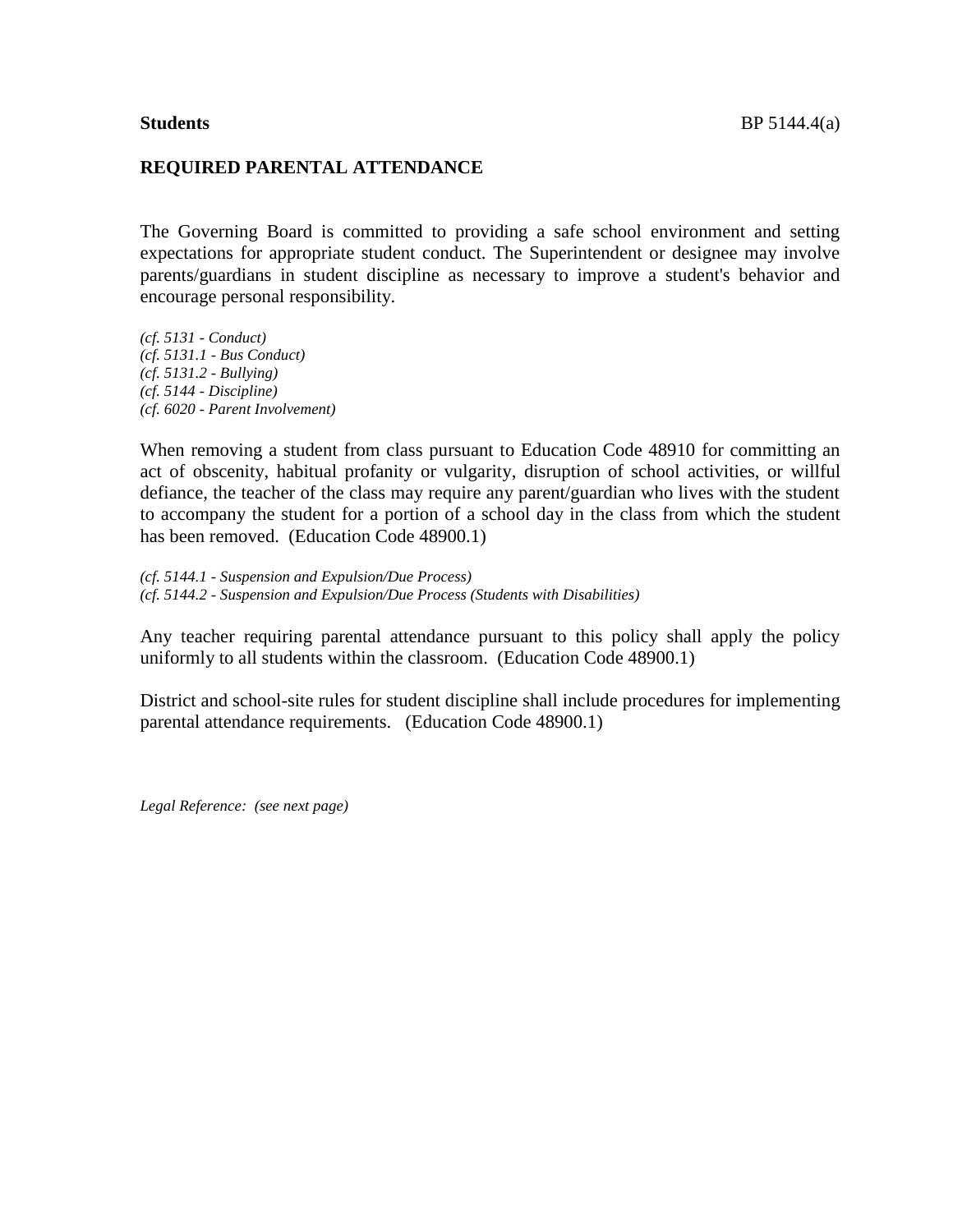# **REQUIRED PARENTAL ATTENDANCE** (continued)

### *Legal Reference:*

*EDUCATION CODE*

*35291 Rules (for government and discipline of schools) 35291.5 Rules and procedures on school discipline 48900-48927 Suspension and expulsion, especially: 48900 Grounds for suspension and expulsion 48900.1 Required parental attendance 48910 Suspension by teacher*

## *Management Resources:*

*CSBA PUBLICATIONS Safe Schools: Strategies for Governing Boards to Ensure Student Success, 2011 U.S. DEPARTMENT OF EDUCATION, OFFICE FOR CIVIL RIGHTS PUBLICATIONS Dear Colleague Letter on the Nondiscriminatory Administration of School Discipline, January 2014 WEB SITES CSBA: http://www.csba.org California Attorney General's Office: http://www.oag.ca.gov California Department of Education: http://www.cde.ca.gov U.S. Department of Education, Office for Civil Rights: http://www.ed.gov/about/offices/list/ocr/docs/crdc-2012-data-summary.pdf U.S. Department of Education, Office of Safe and Drug-Free Schools: http://www.ed.gov/about/offices/list/osdfs*